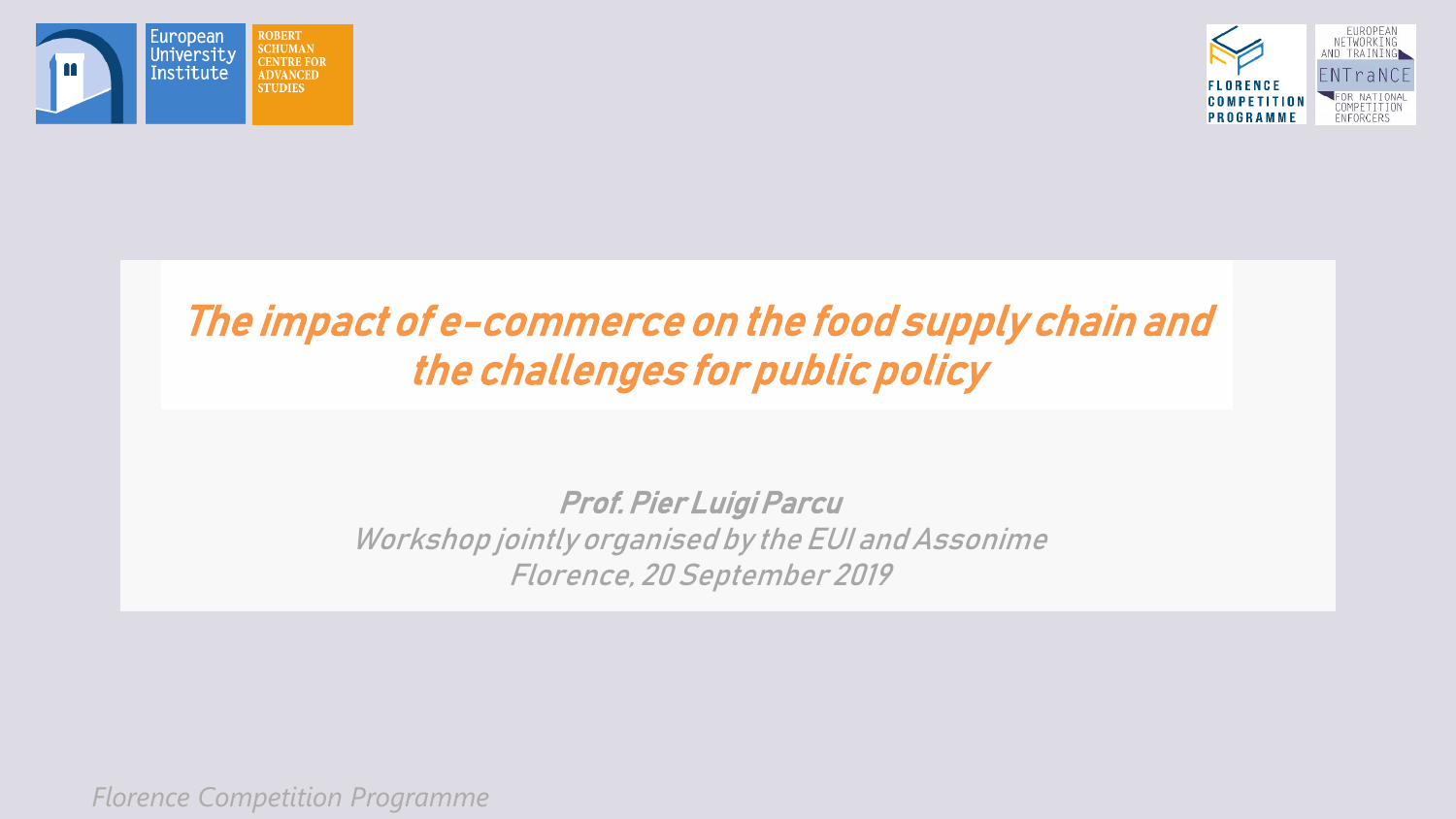### E-commerce as the fastest global retail channel

- Global online food and beverage sales will record an increase of 80% by 2022, according to the research firm Euromonitor International. This growth will outpace the 73% growth projected for the broader retail industry during the same time period
- Euromonitor forecasts that global online retail sales will **eclipse** traditional grocery sales (Source: Euromonitor International, What's New in Retail: Emerging Global Concepts in 2017)



While store-based modern and traditional grocery retailing will remain larger, internet retailing is changing the traditional way of shopping for many products, but especially for groceries (Michelle Grant, head of retailing at Euromonitor International)

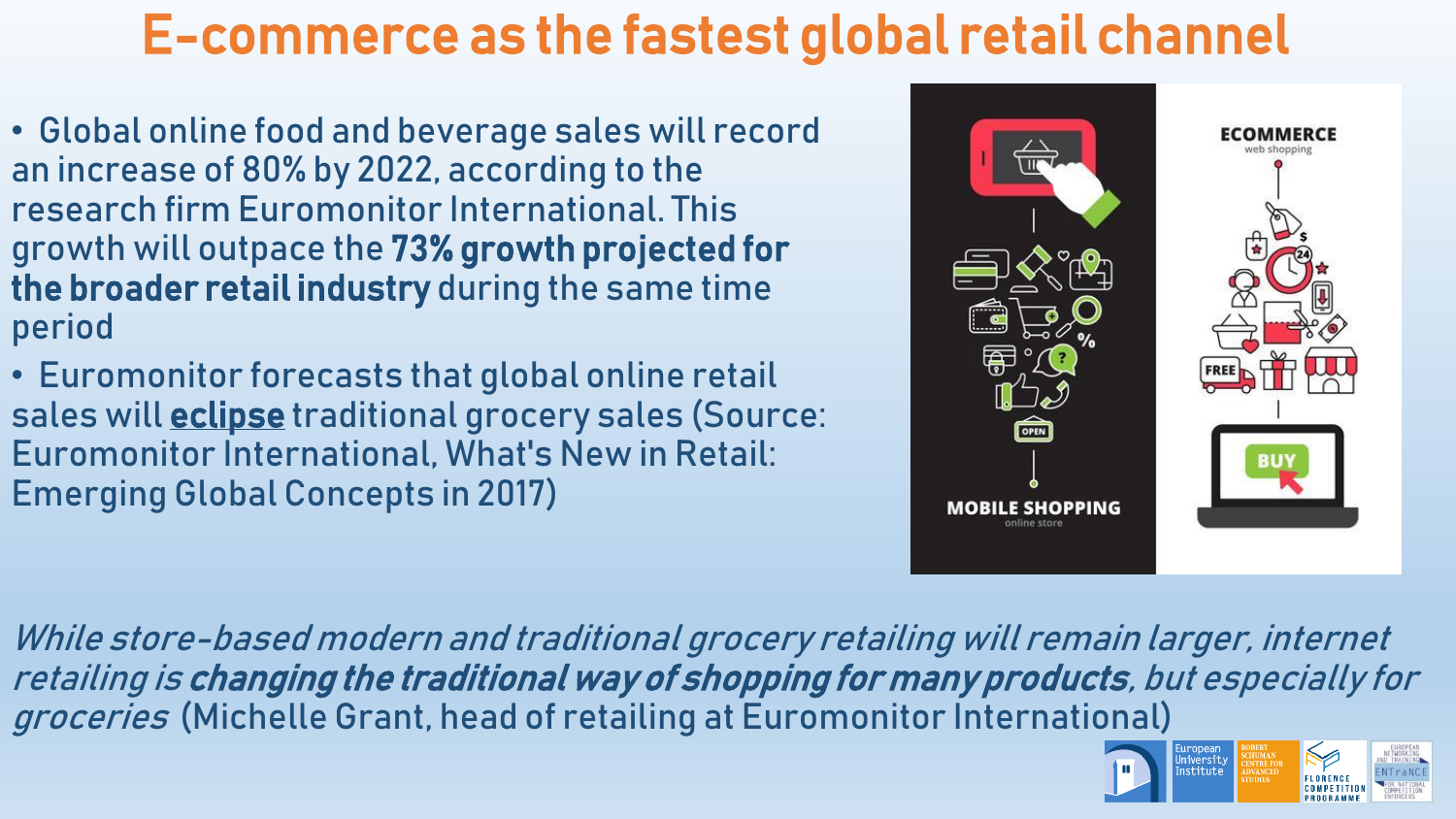## E-commerce as the fastest global retail channel



Source: Eurostat, 2018

In Europe, in 2009 the online food and grocery shopping accounted for 13% of the ordered goods and services online. **Since 2009 until 2018, the share of food and grocery e-shopping has almost doubled (92% growth) and in 2018, 25% of online orders were made for food and groceries.** The above graph shows that the growth of online orders for food and grocery as a percentage of ordered goods or services between 2009 and 2018 has been exponential in some EU countries (e.g. Greece, Latvia and Malta) University Institute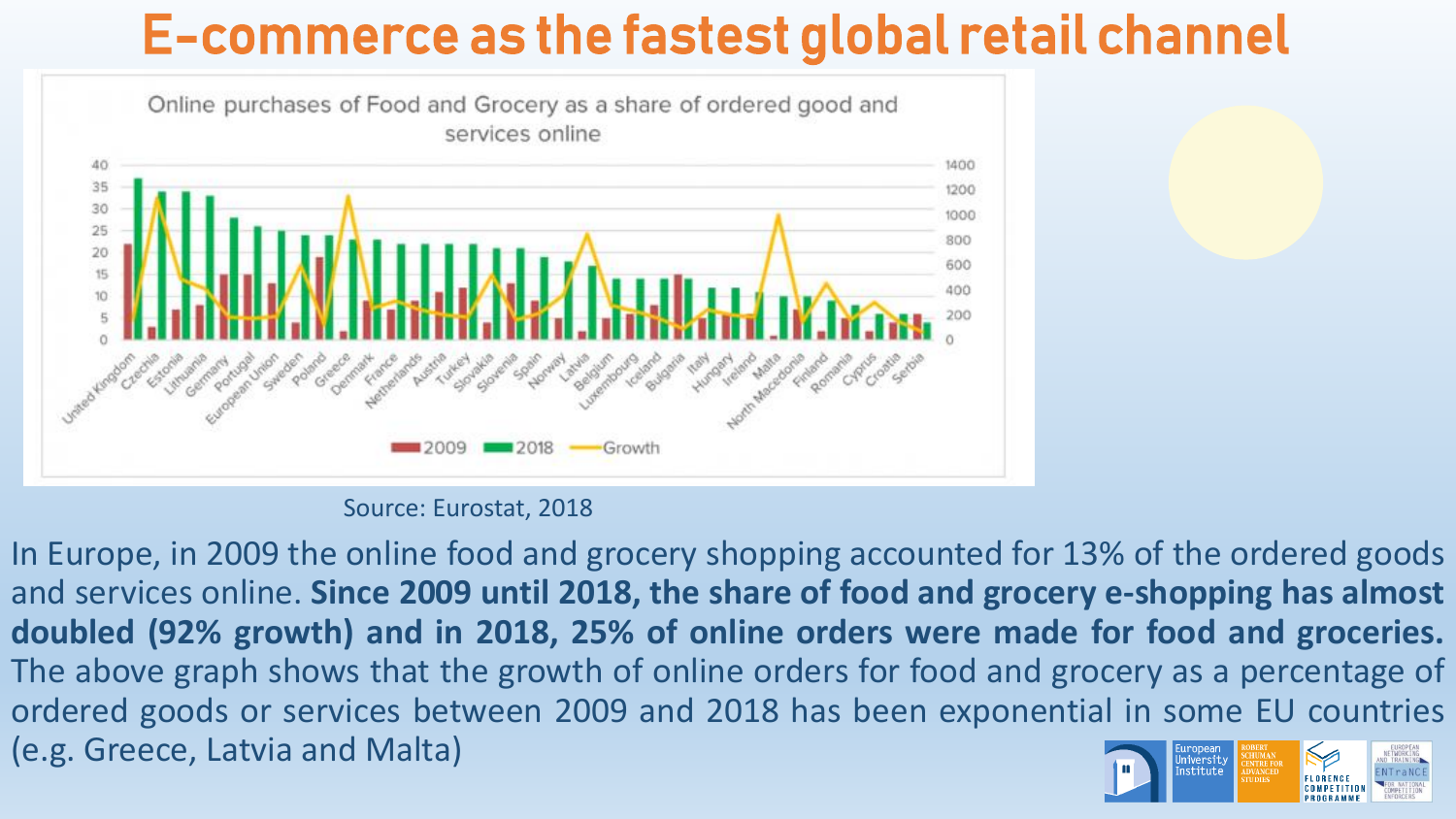### The current trend in the US



Source: US Census Bureau, August 2019

Last August, the US Census Bureau of the Department of Commerce announced that the estimate of U.S. retail e-commerce sales for the second quarter of 2019 (adjusted for seasonal variation but not for price changes) was \$146.2 billion, recording an increase of 4.2 percent (±0.9%) from the first quarter of 2019. Notably, e-commerce sales in the second quarter of 2019 accounted for 10.7 percent of total sales

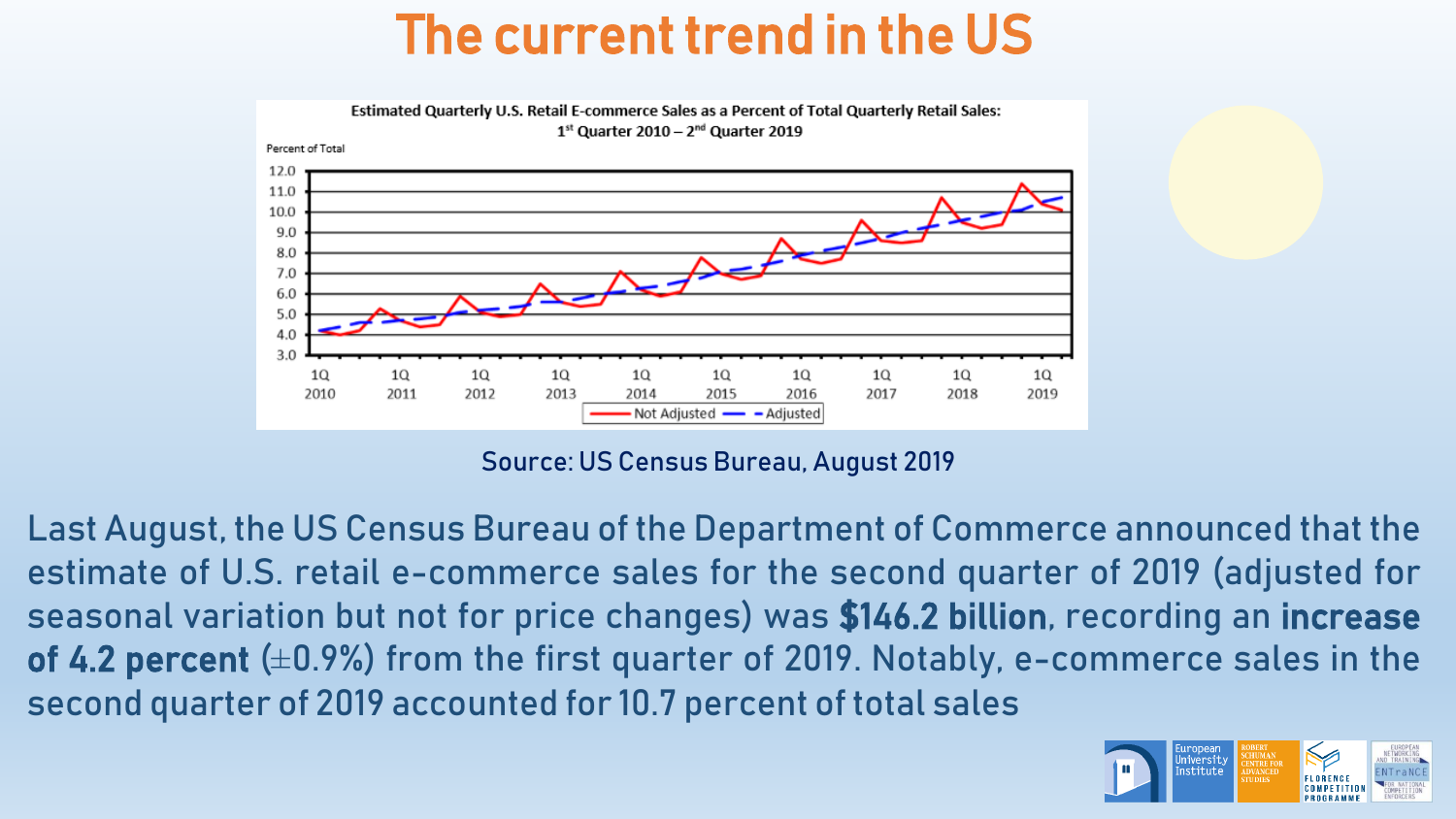# Today's Roundtable Discussion

The Roundtable provides the opportunity to discuss:

1. How the digital transformation affects the marketing and business strategies of undertakings at the different levels of the supply chain, with a focus on e-commerce

2. The impact of these developments on the definition of relevant markets and the assessment of market power

3. The role of platforms in the food sector

4. The resulting challenges for policy makers and competition authorities